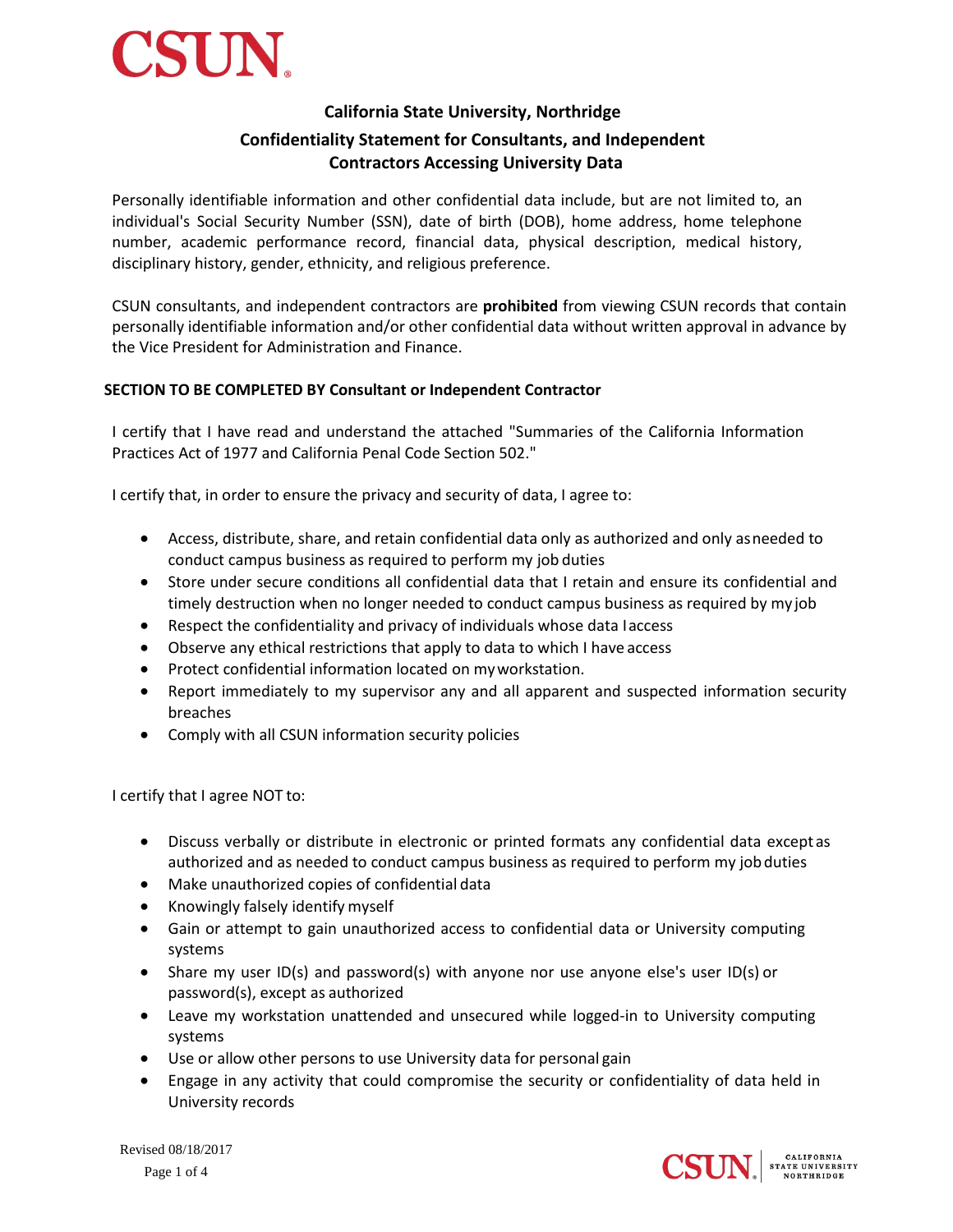I certify that I have read this Confidentiality Statement, I understand it and I agree to comply with its terms and conditions.

| Signature:       | <u> 1990 - Johann John Stone, mars et al. (1990)</u> |
|------------------|------------------------------------------------------|
| Date:            |                                                      |
|                  |                                                      |
| Title:           |                                                      |
| <b>CSUN ID#:</b> |                                                      |
| Email address:   |                                                      |
| Phone number:    |                                                      |

# **SECTION TO BE COMPLETED BY CSUN Department Manager**

My signature below certifies that the above consultant, or independent contractor, who is under my supervision, may require access to personally identifiable information and/or other confidential data about students, faculty, staff, alumni, applicants, patrons, contributors, or other individuals in the performance of his or her job duties.

| Signature:     |  |
|----------------|--|
| Date:          |  |
| Email address: |  |
| Phone number:  |  |

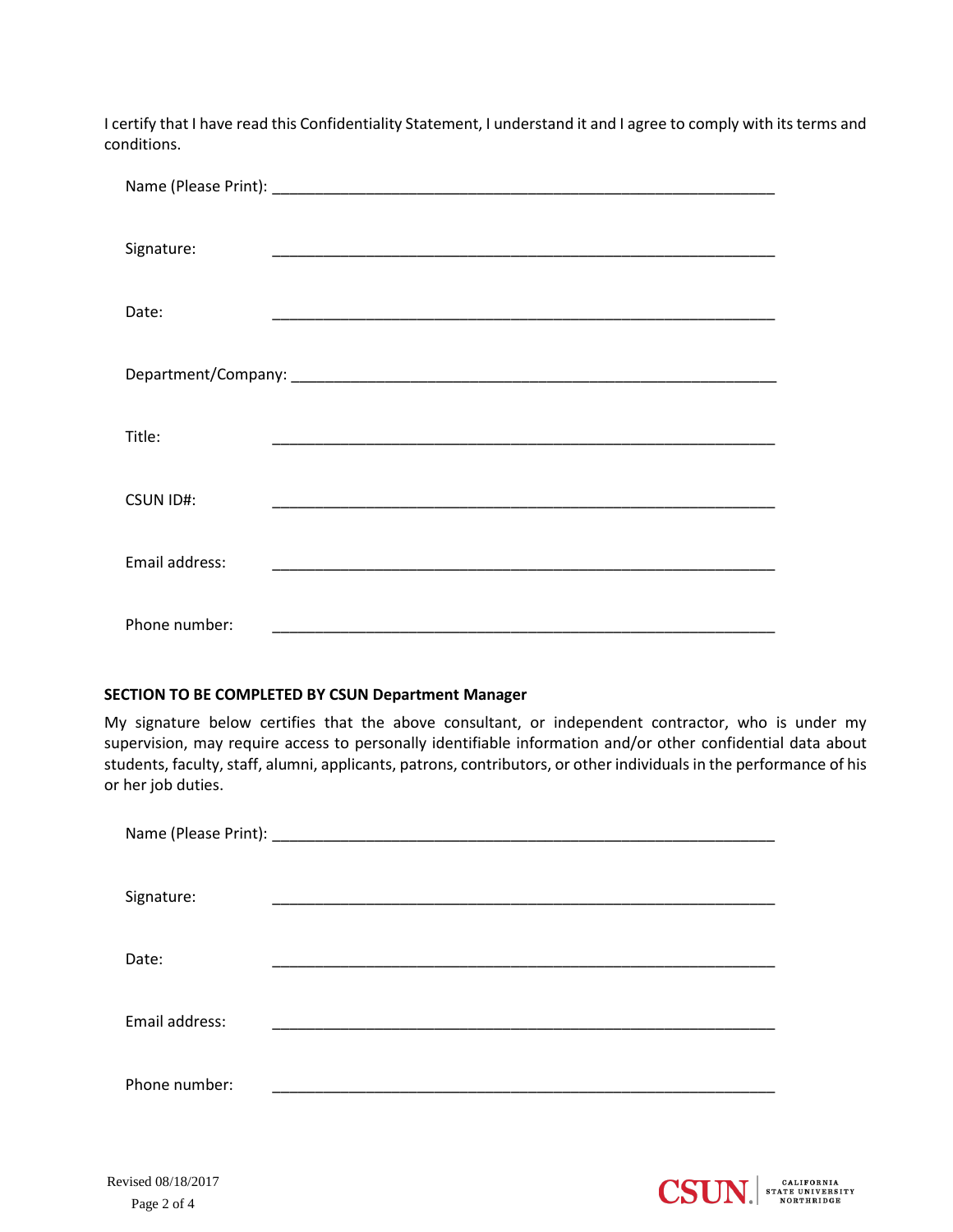# **SECTION TO BE COMPLETED BY Vice President for Administration and Finance**

My signature below certifies that the above consultant, or independent contractor, who is under supervision by the above CSUN Department Manager, may require access to personally identifiable information and/or other confidential data about students, faculty, staff, alumni, applicants, patrons, contributors, or other individuals in the performance of his or her job duties.

Name (Please Print): \_\_\_\_\_\_\_\_\_\_\_\_\_\_\_\_\_\_\_\_\_\_\_\_\_\_\_\_\_\_\_\_\_\_\_\_\_\_\_\_\_\_\_\_\_\_\_\_\_\_\_\_\_\_\_\_\_\_\_

Signature: \_\_\_\_\_\_\_\_\_\_\_\_\_\_\_\_\_\_\_\_\_\_\_\_\_\_\_\_\_\_\_\_\_\_\_\_\_\_\_\_\_\_\_\_\_\_\_\_\_\_\_\_\_\_\_\_\_\_\_

Date: \_\_\_\_\_\_\_\_\_\_\_\_\_\_\_\_\_\_\_\_\_\_\_\_\_\_\_\_\_\_\_\_\_\_\_\_\_\_\_\_\_\_\_\_\_\_\_\_\_\_\_\_\_\_\_\_\_\_\_

# **ADDITIONAL INFORMATION SOURCES**

Further information on applicable state and federal laws can be obtained at the following web sites:

- [Information Privacy Act](https://www.hhs.gov/foia/privacy/index.html) (https://www.hhs.gov/foia/privacy/index.html)
- [FERPA](https://www2.ed.gov/policy/gen/guid/fpco/ferpa/index.html) (http://www.ed.gov/offices/OM/fpco/ferpa/)
- [CSU Policies and Standards](http://www.calstate.edu/icsuam/documents/Section8000.pdf) (http://www.calstate.edu/icsuam/documents/Section8000.pdf)
- [CSU Records Retention](http://www.calstate.edu/recordsretention/) (http://calstate.edu/recordsretention)
- [CSUN Acceptable Use Policy](http://www.csun.edu/sites/default/files/500-10.pdf) (http://www.csun.edu/sites/default/files/500-10.pdf)
- [CSUN Policies and Procedures](http://www.csun.edu/afvp/university-policies-procedures) (http://www.csun.edu/afvp/university-policies-procedures)
- [California Penal Code 502](https://leginfo.legislature.ca.gov/faces/codes_displaySection.xhtml?sectionNum=502.&lawCode=PEN) (https://leginfo.legislature.ca.gov/faces/codes\_displaySection.xhtml?sectionNum=502.&lawCode=PE N)